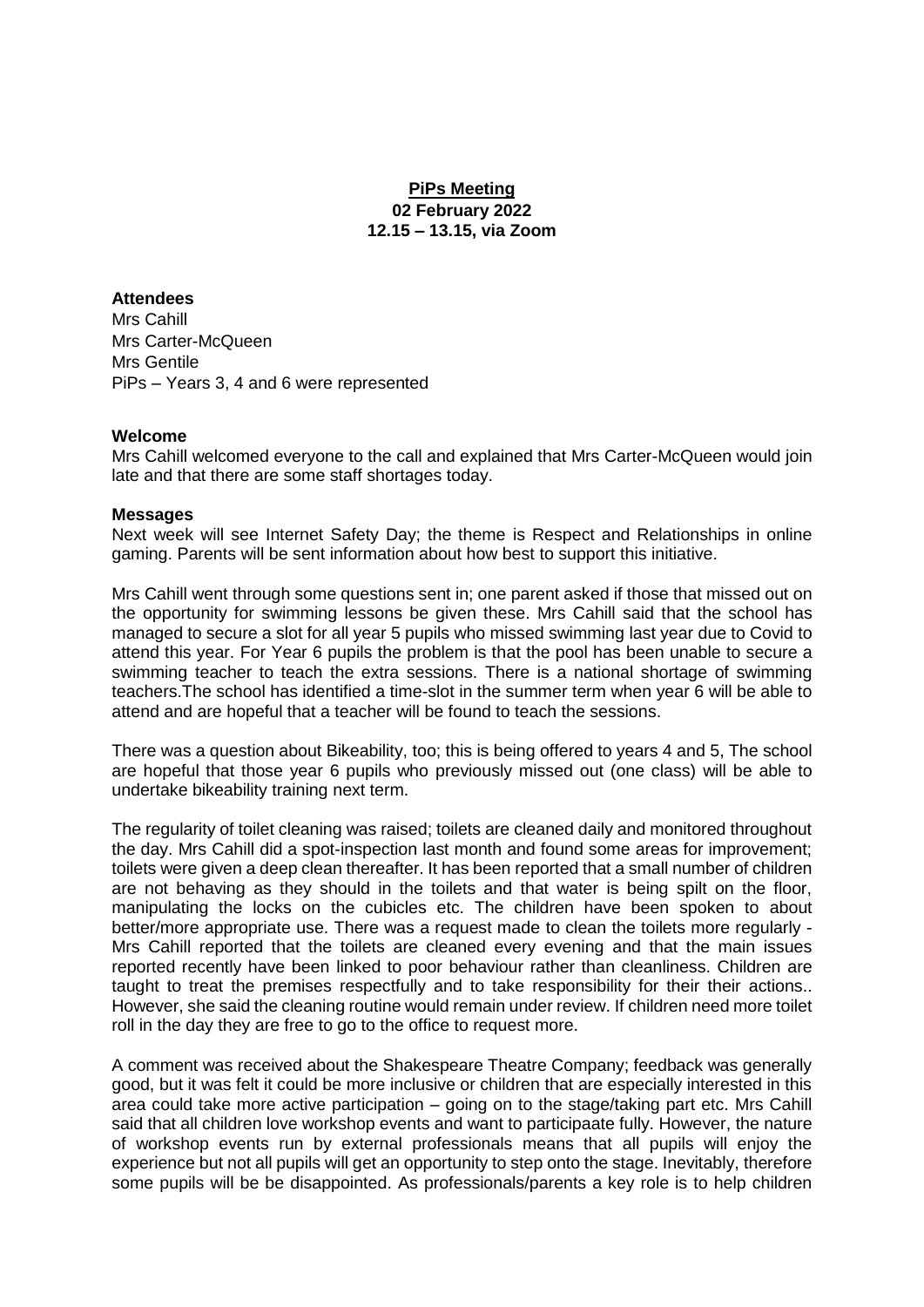understand and manage their emotional response to disappointment. The school monitors many aspects of provision to ensure that where possible children are given an equal chance at these kinds of opportunities, for example, efforts will be made for those pupils not chosen for the Performing Arts evening to be able to showcase their skills in a different context.

A comment was made that there seems to be a disparity about assemblies – one Year 4 class has done two, where are some haven't done any at all; Mrs Carter-McQueen said that all pupils will enjoy participating in an equal number of assemblies and that these are usually ordered by teacher-availability.

The way in which Newsletters are sent was raised; these have switched to text messages, rather than emails, based on what worked best for most; Mrs Cahill said that both methods could be used going forward.

#### **Parents' Evening/Mid-year Reports**

The last MYRs were issued in 2019; this is a simple report giving a snapshot of how your child is doing and forms the basis for what the teachers talk about during the parents' consultations. This looks at personal attributes, effort made, homework, reading as well as how well each child is doing in Reading, Maths and Science with some targets.

The effects of lockdown/COVID-19 will be taken into consideration against how the curriculum is being delivered, but the children are assessed against the standards that have always been used. Discussions around this will be covered at parents' evening.

A question around a support plan to help raise targets was raised; Mrs Carter-McQueen said that for certain children support plans will be in place. The school will support parents with guidance about what they can do at home to help improve against targets – practical tips will be given at parents' evening.

The booster sessions available to Year 6 were discussed - their purpose and intention. This will be covered at parents' evening, but in essence booster sessions are targeted towards certain children that need more support. Boosters are targeted/bespoke and are led by senior, experienced staff.

### **Community Care Initiative**

This initiative came from the school council. A year 6 pupil wrote to Mrs Cahill and asked if the school would support fund-raising for St. Peters Neo-natal unit. Mrs Cahill took this request to the school council and the year 6 child represented her request. This prompted an initiative where others can present requests to support the community. It was suggested that every term applications are made as to which charities should be chosen, along with some supporting dialogue.

There is a school council meeting next week where requests received so far can be looked at.

### **Wellbeing**

Mrs Cahill spoke to the questionnaire that was sent out; responses were encouraging - a clear message was that not all children understand what wellbeing entails. Mrs Carter-McQueen said that next week is Children's Mental Health week; next Wednesday will be 'Inside-Out Day', focusing on how people look may not be how they are feeling. For fun, children will be encouraged to wear their jumpers or cardigans inside out to get them engaging with this topic.

Mrs Perkins is the SenCo support worker and is already delivering some invaluable work for identified pupils with social/emotional needs. Some children also benefit from having a 'key adult' to support their wellbeing.